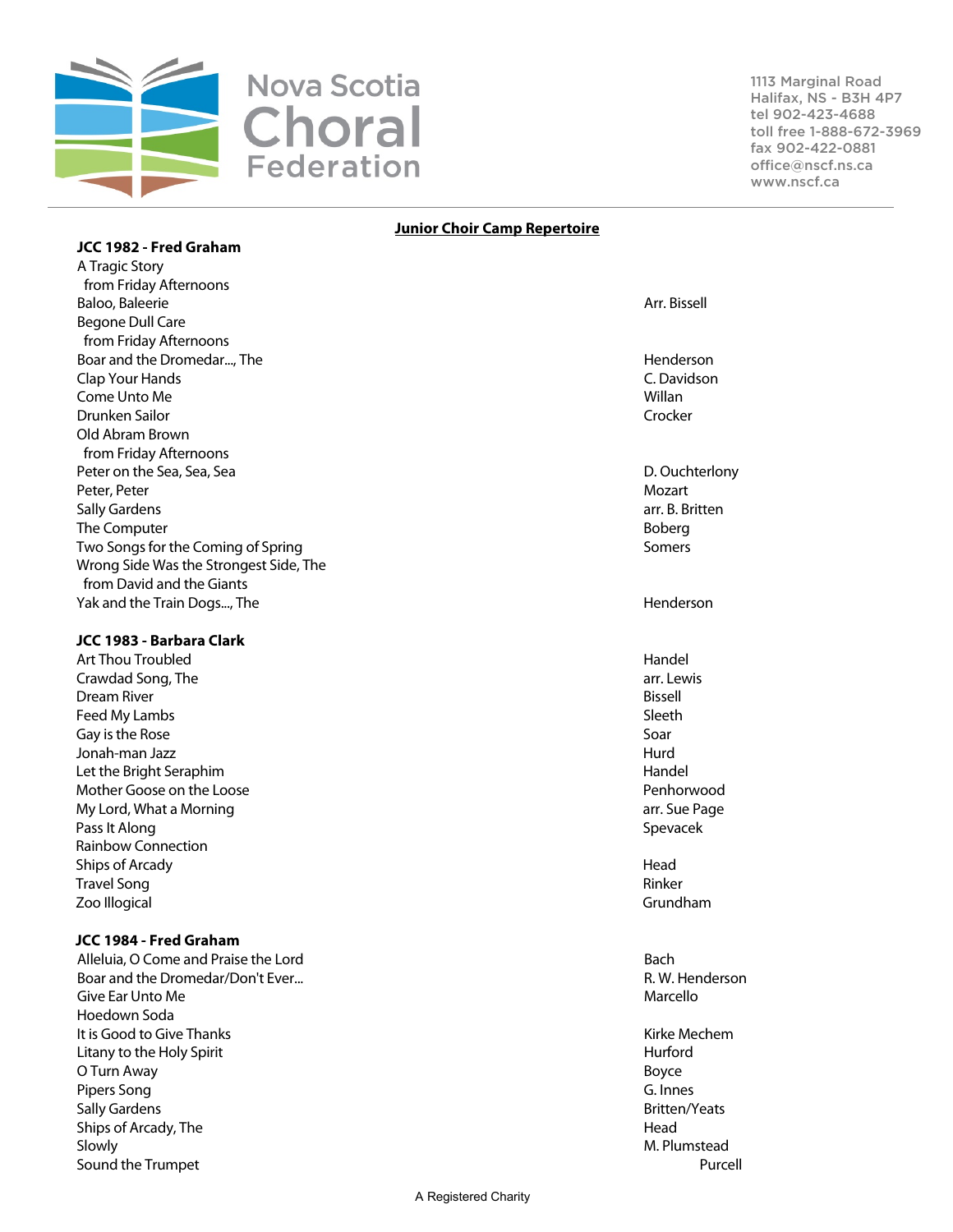Swing Low, Sweet Chariot Trant Trant Chariot Transaction of the United States of Trant Trant Yak and the Train Dogs, The R. W. Henderson Control of the R. W. Henderson Zoo Illogical Clare Grundman

## **JCC 1985 - Barbara Clark**

Art Thou Troubled? G. F. Handel Clouds Cynthia Gray Don't Let The Music Stop Eugene Butler (1998) and the Unit of Stop Eugene Butler (1998) and the Eugene Butler<br>Rids Are Music Controllers (1999) and the Eugene Butler (1999) and the Eugene Butler (1999) and the Eugene But Kids Are Music Laudate Dominum W. A. Mozart Lord is My Shepherd, The New York 1980 and the Henry Smart Peak of the Henry Smart Peak of the Henry Smart Peak of the Henry Smart Peak of the Henry Smart Peak of the Henry Smart Peak of the Henry Smart Peak of the Henry S Schafe Konnen Sicher Weiden J. S. Bach Sing a Song Ed Robertson (1999) and the state of the state of the state of the state of the state of the state of the state of the state of the state of the state of the state of the state of the state of the state of the Sing We and Chant It **Research Internally and Chant It** R. dePearsall The Mikado **Excerpts from Gilbert & Sullivan** 

## **JCC 1986 - Barbara Clark**

Anne of Green Gables-medley from and the state of Green Annual Control of Green Annual Control of Green Annual Control of Green Annual Control of Green Annual Control of Green Annual Control of Green Annual Control of Gree Great Big Sea, A L'Ete R. W. Henderson Loakie's Boat (from 3 N.S. Folk Songs) Arr. R. Fleming Magic Store, The A. Tilley and A. Tilley and A. Tilley and A. Tilley and A. Tilley Pussywillows, Cattails G. Lightfoot C. Lightfoot C. Lightfoot C. Lightfoot C. Lightfoot C. Crawley Thunder and Lightning Vagabond Song, The A. Tilley and A. Tilley and A. Tilley and A. Tilley and A. Tilley We Love To Sing Contract the Contract of the Contract of Contract of C. Crawley

## **JCC 1987 - Nancy Telfer**

Hosanna Bishop Gregor Feed My Lambs Sleeth and the Sleeth Sleeth states and the Sleeth Sleeth Sleeth Sleeth Sleeth Sleeth Sleeth Sleeth Don't Ever Squeeze the Weasel **Henderson Henderson** Benedictus Schubert (1999) and the set of the set of the set of the set of the set of the set of the set of th Double Talk II Telfer Double Talk I Telfer Baloo Baleerie Bissell and the Bissell and the Bissell and the Bissell and the Bissell and the Bissell and the Bissell Sound The Trumpet **Purcell** Joshua Fit the Battle ob Jericho arr. Howorth Canadian Kaleidoscope Telfer

# **JCC 1988 – Melva Graham**

O! Canada C. Lavallee Awake the Trumpet's Lofty Sound from SAMSON G.F. Handel Bist du bei mir J.S. Bach Psalm 23 I. Raminsch All Things Bright and Beautiful **J. Rutter** J. Rutter Friday Afternoons B. Britten A Cuckoo A Tragic Story Cat Tales E. Harris Cat Fur Once Upon a Cat If I were a Cat St. Ives Curious Cat I Bought Me a Cat A. Copland Case A. Copland Case A. Copland Case A. Copland Case A. Copland

The Computer and the Computer and the Computer and the Computer and the Computer and the Computer and the Computer and the Computer and the Computer and the Computer and the Computer and the Computer and the Computer and t

F. Roy Bennett

- 
-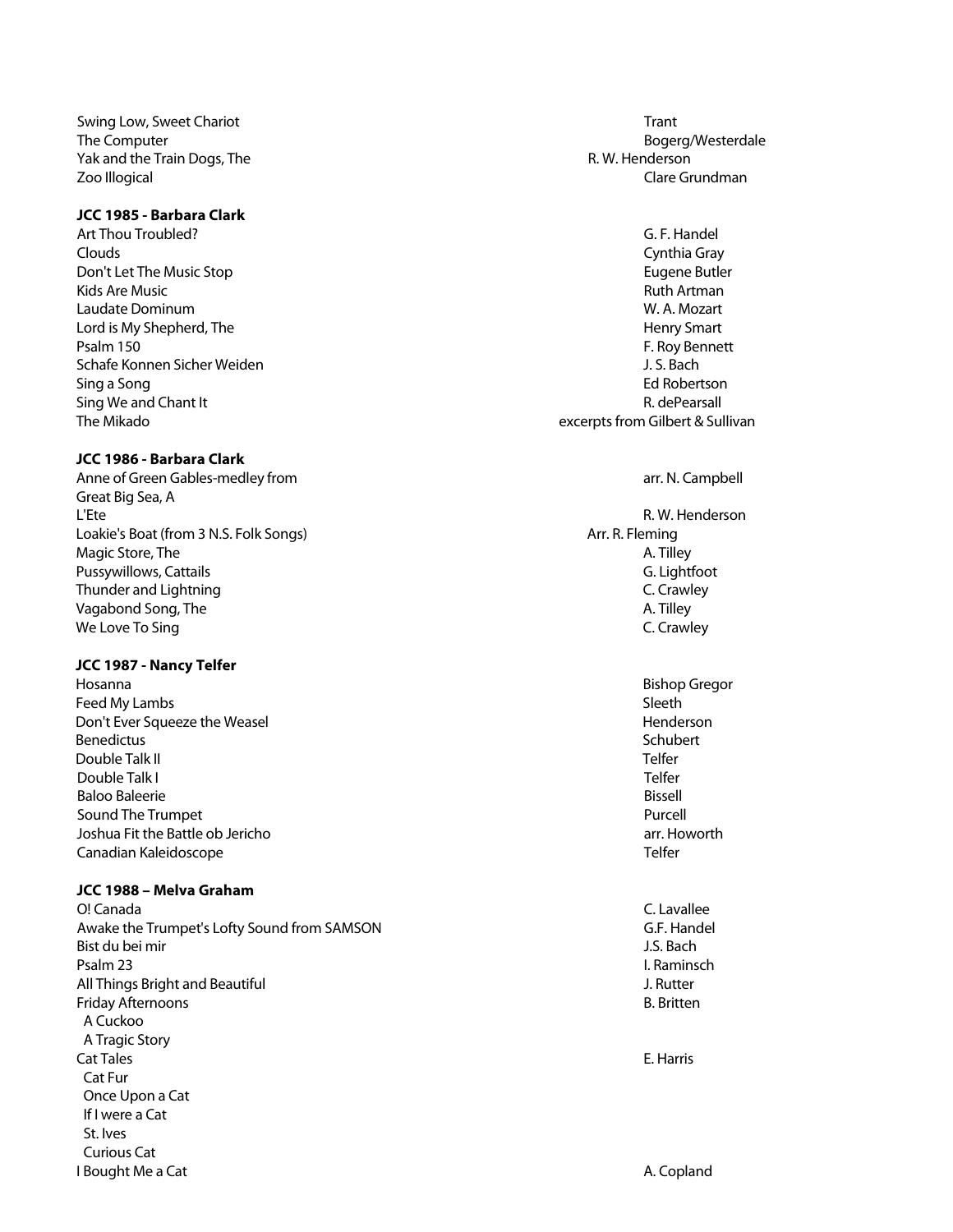Of Witches and Things Trick or Treat Grizelda C. Crawley From a Railway Carriage **A. Rinker** A. Rinker Song for the Mira **A. MacGillivray** A. MacGillivray

#### **JCC 1989 - Barbara Clark**

The Sally Gardens arrangement of the Sally Gardens arrangement of the Sally Gardens arrangement of the Sally Gardens arrangement of the Sally Gardens arrangement of the Sally Gardens arrangement of the Sally Gardens arrang Ching - A -Ring Hashivenu arr. Rao Early One Morning<br>
The Remarkable Tale Of Ouentin B. Quail<br>
The Remarkable Tale Of Ouentin B. Quail The Remarkable Tale Of Quentin B. Quail Three Hungarian Folk Songs arr. Seiber Skye Boat Song arr. Sharpe arr. Sharpe arr. Sharpe arr. Sharpe arr. Sharpe arr. Sharpe arr. Sharpe arr. Sharpe Little Horses arr. Copland Great Gettin' Up Mornin' and the control of the control of the control of the control of the control of the control of the control of the control of the control of the control of the control of the control of the control o My, Lord What A Morning arrangement and the state of the state of the state of the state of the state of the state of the state of the state of the state of the state of the state of the state of the state of the state of She's Like The Swallow arr. Specht Gay Is The Rose arr. Saar arr. Saar arr. Saar arr. Saar arr. Saar arr. Saar arr. Saar arr. Saar arr. Saar arr. Saar Oliver Medley **arrival and the Coronal Act of the Coronal Act of the Coronal Act of the Coronal Act of the Coronal Act of the Coronal Act of the Coronal Act of the Coronal Act of the Coronal Act of the Coronal Act of the C** 

#### **JCC 1990 – Ross Thompson**

Lord, Lord, I've Got Some Singing To Do arr. Ruth Artman and Dominic Italy and Singing To Do arr. Ruth Artman<br>I'm Goin Up Yonder I'm Goin Up Yonder Sheep May Safely Graze arr. Katherine Davies arr. Katherine Davies arr. Katherine Davies arr. Katherine Davies<br>Travel Song arr. Alton Rinker Travel Song Alton Rinker The Clouds **Cynthia Grey** Younger Generation arr. Fredrick Swift The Magic Store Alexander Tilley and the Magic Store Alexander Tilley and the Magic Store Alexander Tilley **Consider The Tiny Ant Construction Consider The Tiny Anti-Child of The Universe** Craig Cassils **Craig Cassils** Craig Cassils **Craig Cassils** Pass It Along **Linda Steen Spevacek Pass It Along** 100% Chance of Rain Walter Horsley

#### **JCC 1991 – Iwan Edwards**

Psalm 150 F. Roy Bennet Psalm 23 Imant Raminsh **Psalm 23** Laudate Dominum W.A. Mozart For the Beauty of the Earth John Rutter All Things Bright and Beautiful John Rutter Travel Song Alton Rinker Sally Gardens Benjamin Britten From a Railway Carriage Alton Rinker Alton Rinker Alton Rinker Alton Rinker Alton Rinker To Music Betty Bertaux An die Musik Franz Schubert Which is the Properest day to sing Thomas Arne Thomas Arne Thomas Arne Thomas Arne Thomas Arne Thomas Arne Thomas Arne Thomas Arne Thomas Arne Thomas Arne Thomas Arne Thomas Arne Thomas Arne Thomas Arne Thomas Arne Thomas Joseph and his technicolour dreamcoat Rice/Webber

#### **JCC 1992 – Nancy Telfer**

The Dragon The Unicorn Body Talk Nancy Telfer The Two Sisters and the Two Sisters Brahms and the Two Sisters are the Two Sisters and the Two Sisters are the Two Sisters and the Two Sisters are the Two Sisters and the Two Sisters are the Two Sisters and the Two Sisters Cat Tales Ed Harris

arr. Copland

Psalm 100 **Ruth Watson Henderson** Ruth Watson Henderson Bist Du Bei Mir J.S. Bach Two Mythical Creatures **Nancy Telfer** Nancy Telfer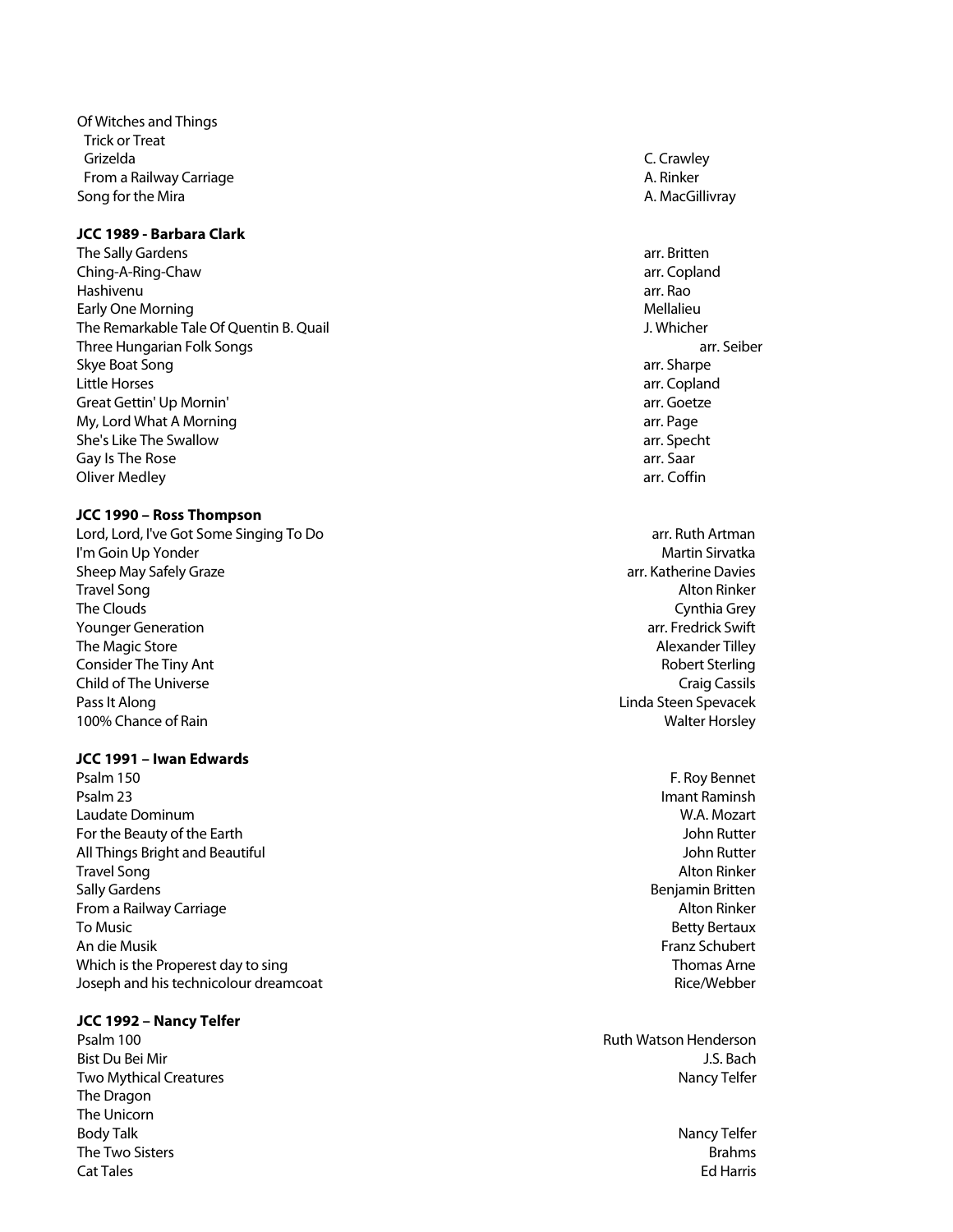#### **JCC 1993 – Barbara Clark**

Art Thou Troubled Handel (1999) Handel (1999) Handel (1999) Handel (1999) Handel (1999) Handel (1999) Handel (<br>Handel Benedictus Green and Blue Clifford Crawley Clifford Crawley Clifford Crawley My Heart Soars Watson Henderson The Tree Toad Watson Henderson Don't Ever Squeeze a Weasel Watson Henderson Goodnight Russian arr Barron Siyahamba Zulu arr Rao selections from Friday Afternoons **Benjamin Britten** Benjamin Britten Clowns Cassils

## **JCC 1994 (Berwick and Cape Breton) – Linda Beaupré**

My Lord, what a morning Page and the control of the control of the control of the control of the control of the control of the control of the control of the control of the control of the control of the control of the contr S'Vivon de la construction de la construction de la construction de la construction de la construction de la co She's Like the Swallow Williams The Water of Tyne Neaume Near Albert Control of Tyne Neaume Near Albert Control of Tyne Neaume Near Albert Control of Tyne Near Albert Control of Tyne Near Albert Control of Tyne Albert Control of Tyne Albert Control of Ty The Vagabond Song Tilley and Tilley and Tilley and Tilley and Tilley and Tilley and Tilley and Tilley and Tilley Where Go the Boats? Govedas and the Boats? Slave of the Moon Watson Henderson Micmac Honour Song arr. L. Adams Winter Store **Music Construction Construction Construction** Construction Construction Construction Construction<br>The Magic Flute, excerpts **Music Construction** Construction Construction Construction Construction Constructio The Magic Flute, excerpts Heavenly Aeroplane Rutter Who Can Sail? **Agnestig Agnestig Agnestig Agnestig Agnestig** 

## **JCC 1995 – Berwick – Ross Thompson**

To Music Bertaux Psalm 23 Raminsh Duet from Cantata no 15 Bach and the control of the control of the control of the control of the control of the control of the control of the control of the control of the control of the control of the control of the contr The Little Horses Copland Consider the Tiny Ant Stirling and Stirling and Stirling and Stirling and Stirling and Stirling and Stirling and Stirling and Stirling and Stirling and Stirling and Stirling and Stirling and Stirling and Stirling and Stirl A La Ferme W. Henderson Younger Generation Copland Remarkable Tale of Quenten B Quail Whicher Magic Store Tilley Cosmic Pinball Kern/Philip

## **JCC Cape Breton 1995 – Linda Beaupré**

The King of Song Thiman and the Congress of the Congress of the Congress of the Congress of the Congress of the Congress of the Congress of the Congress of the Congress of the Congress of the Congress of the Congress of th We Will Sing for Joy Scarlatti and the United States of the Scarlatti and the Scarlatti and Scarlatti and Scarlatti **I Will Bring You Brooches And The Community Community Community Community Community Community Community Community** Autumn Tints Gilbert Kites Bell Three Hungarian Folk Songs Sieber Schwarze Sieber Sieber Sieber Sieber Sieber Sieber Sieber Sieber Sieber Sieber A Menagerie of Songs Jennings Chatter with the Angels arrange arrangement of the Angels arrangement of the Angels arrangement of the Angels He's got the whole world in His hands arrest array arrest arrest arrest arrest arrest arrest arr. Hayes **I** Never Touched a Rainbow **Artman** and the second second second second second second second second second second second second second second second second second second second second second second second second second se Here's to Song **MacGillivray arr. Adams** MacGillivray arr. Adams Blessing Moran Bart

#### **JCC 1996 – Jackie Chambers**

Bist du bei mir Bach and Bach and Bach and Bach and Bach and Bach and Bach and Bach and Bach and Bach and Bach

Franz Schubert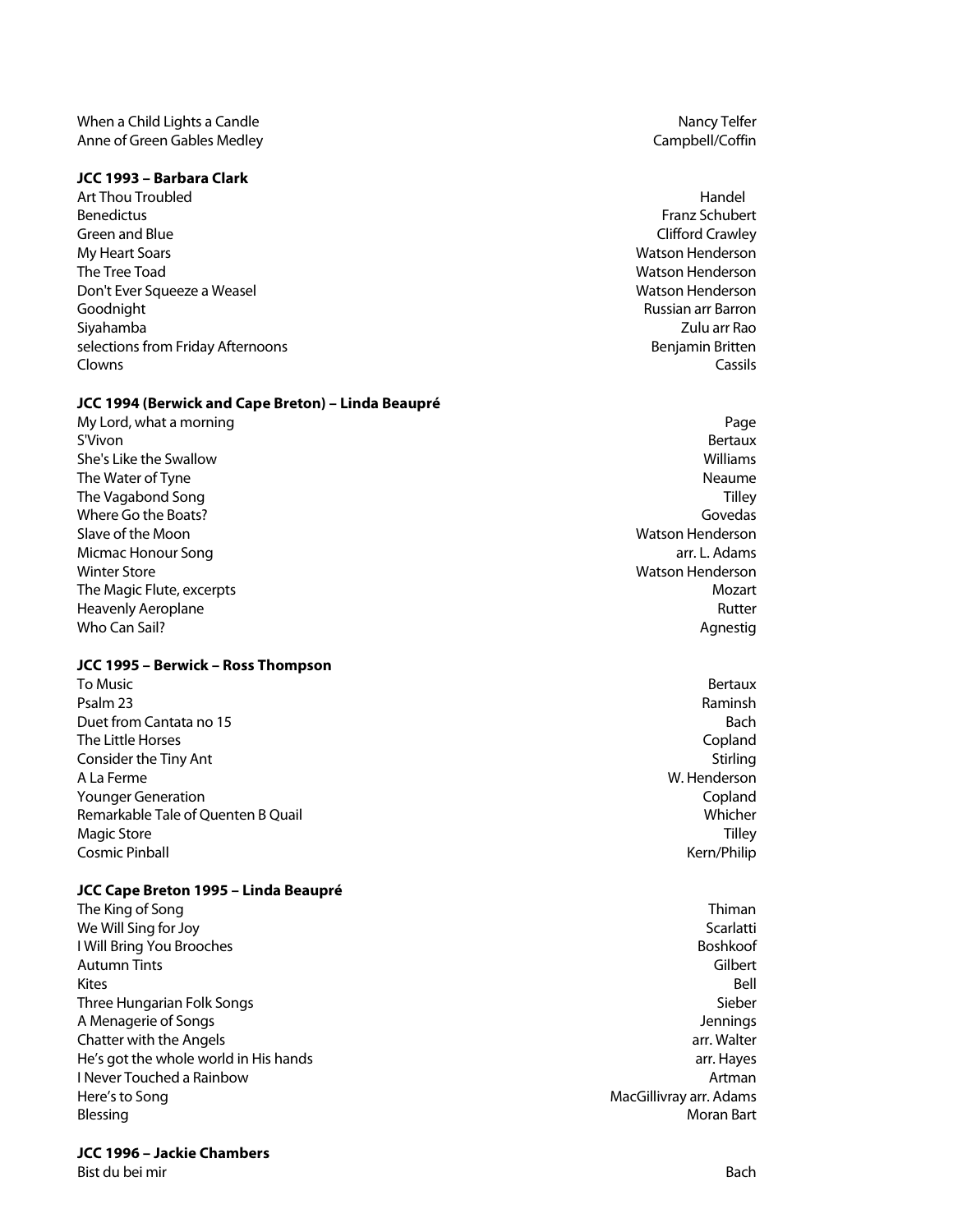My Heart Soars **R. Watson Henderson** Goliath Joseph Martin Song for a Russian Child and The Community of the Community of the Community of the Community of the Community of the Community of the Community of the Community of the Community of the Community of the Community of the Co **Firefly** Craig Cassils **Craig Cassils** Two Israeli Folk Songs Jill Gallina Tishaeluk Girls Nancy Telfer The Computer R. Boberg and the Computer R. Boberg and the Computer R. Boberg and the Computer R. Boberg and the Computer R. Boberg and the Computer R. Boberg and the Computer R. Boberg and the Computer R. Boberg and the Co A La Claire Fontaine arrangement of the state of the state of the state arrangement of the state of the state of the state of the state of the state of the state of the state of the state of the state of the state of the s Deux Chanson de Cheticamp arrest arrest arrest arrest arrest arrest arrest arrest arrest arrest arrest arrest arrest arrest arrest arrest arrest arrest arrest arrest arrest arrest arrest arrest arrest arrest arrest arrest Joseph and the Amazing Technicolor Dreamcoat **A.** Webber A. Webber

#### **JCC Cape Breton 1996 – Paula Jane Francis**

Path to the Moon **Existence Path to the Moon** Eric Thinman Nursery Rhyme Nonsense Management of the Museum of the Museum of the Museum of the Museum of the Museum of the Museum of the Museum of the Museum of the Museum of the Museum of the Museum of the Museum of the Museum of the The Remarkable Tale of Quentin B Quail James Whicher Goliath Joseph brock Crawdad Song arr. A. Lewis and the contract of the contract of the contract of the contract of the contract of the contract of the contract of the contract of the contract of the contract of the contract of the contract of Kites D. Geoffrey Bell Water of Tyne **Michael Neaum** Michael Neaum **Michael Neaum** Michael Neaum **Michael Neaum** Anne of Green Gables arr. A. Coffin Haida Henry Leck

## **JCC 1997 – Monica Punké**

O, Let the Merry Bells Ring Handel Communication and the Merry Bells Ring Handel Jerusalem Parry The Tiger Porterfield **I Am But A Small Voice** arrest arrest arrest arrest arrest arrest arrest arrest arrest arrest arrest arrest arrest arrest arrest arrest arrest arrest arrest arrest arrest arrest arrest arrest arrest arrest arrest arrest a Song for Canada Paul Halley and the Canada Paul Halley and the Paul Halley and the Paul Halley and the Paul Halley Reflection Spevacek Drunken Sailor Betty Barteux The Daniel Jazz **H. Chappell** and the United States of the United States of the United States of the United States of the United States of the United States of the United States of the United States of the United States of

## **JCC I&II 1998 – Mitch Bondy**

We will sing for Joy Scarlatti arr. Felenclair Two Native American Folk Songs Barbara Sletto and The Barbara Sletto Barbara Sletto Fog Audrey Snyder Winds Larysa Kuzinenko I'd like to Sail Ursulla Greville Skye Boat Song Evelyn Sharpe Skye Boat Song Evelyn Sharpe Sharpe Sharpe Sharpe Sharpe Sharpe Sharpe Sharpe Sharpe Sharpe Sharpe Sharpe Sharpe Sharpe Sharpe Sharpe Sharpe Sharpe Sharpe Sharpe Sharpe Sharpe Sharpe Sharpe Sha A Great Big Sea Lori-Ann Dolot Reflections of a Lad at Sea Don Besign and the Sea Don Besign and the Sea Don Besign and the Sea Don Besign and the Sea Don Besign and the Sea Don Besign and the Sea Don Besign and the Sea Don Besign and the Sea Don Besign Hine Ma Tov Allan Naplan Here's to Song arr. Lydia Adams He's got the Whole World in His Hands arrest and the United States are arrest arr. Mark Hayes Blessing **Example 2018** Security 1980 and the United States of the Moran Bart Community 1980 and the Moran Bart Community 1980 and the Moran Bart Community 1980 and the Moran Bart Community 1980 and the Moran Bart Communit

## **JCCI&II 1999 – Ruth Prescesky**

Benedictus J. Okeghem (1420-95) The Pretty Planet The Secret Assembly the Pretty Planet T. Chepin Heaven's Open Arms **Donna Rhodenizer Taylor/Andy Duinker** Donna Rhodenizer Taylor/Andy Duinker 1 Timothy 4:12 Susan Archibald The Gathering of the Birds (a commissioned musical for JCC's 20th) Jeff Hennessey/Ed Thomason

## **JCCI&II 2000 – Janet Gaskin**

Begone, dull care and the B. Britten control of the B. Britten control of the B. Britten control of the B. Britten control of the B. Britten control of the B. Britten control of the B. Britten control of the B. Britten con Old Abram Brown Goliath Joseph Martin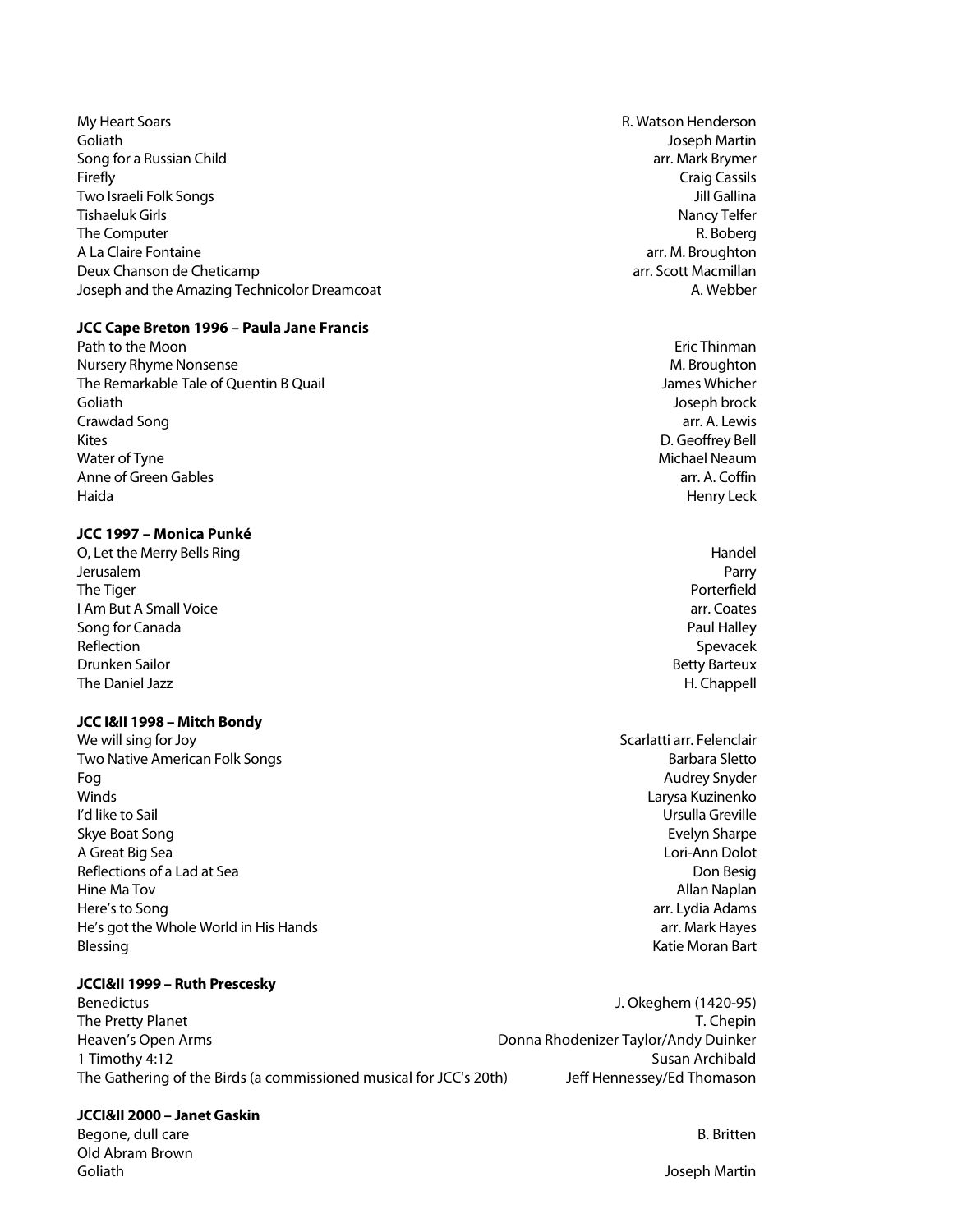## **JCCI&II 2001 - Bevan Keating**

Flocks in Pastures Bach and the Bach and the Bach and the Bach and the Bach and the Bach and the Bach and the Bach Duet from Cantata # 15 Bach<br>
Bach Benedictus Schubert Benedictus Schubert Bist du bei mir Bach and Bach and Bach and Bach and Bach and Bach and Bach and Bach and Bach and Bach and Bach Psalm 100 **Ruth Watson-Henderson** Ruth Watson-Henderson We rise again **Dubinsky** and Dubinsky and Dubinsky and Dubinsky and Dubinsky and Dubinsky and Dubinsky and Dubinsky Pussy willows Cat Tails **Cation Cat Tails** 2008 and 2008 and 2008 and 2008 and 2008 and 2008 and 2008 and 2008 and 2008 and 2008 and 2008 and 2008 and 2008 and 2008 and 2008 and 2008 and 2008 and 2008 and 2008 and 2008 and Dodi Li Chen

## **JCCI&II 2002 – Kim Umphrey - Kirkpatrick**

#### **JCC I&II 2003 – Darrell Roddick**

#### **JCC I&II 2004 – Erica Phare**

Jubilate Deo Michael Praetorius Al Shlosa D'varim Allan E. Naplan Dodi Li Nira Chen And God Shall Wipe Away All Tears **Eleanor Daley Eleanor Daley Eleanor Daley** Light a Candle Marta Keen, arr. Jay Althouse Canticle to the Spirit **Eleanor Daley Canticle to the Spirit** Eleanor Daley Psaropoula Laura Kakis & Arkadi Serper Sakura Linda Steen Spevacek The Cat Came Back Aden Lewis Contract Aden Lewis Contract Aden Lewis Contract Aden Lewis Contract Aden Lewis Contract Aden Lewis I Love a Piano II and Irving Berlin/D. Besig & N. Price **Can You Hear Me?** Bob Chilcott **Can You Hear Me?** Bob Chilcott **Bob Chilcott Bob Chilcott** Mawa Mazuri Traditional Tanzanian

## **JCC I&II 2005 – Beth Pineo**

Where go the Boats **J. Govedas** J. Govedas Three South African Settings C. Lavender Black Bird arr. G. Ewer The Elephant's Child **Emily Crocker music / Joel Jacobson Lyrics** 

Songs from Gahu arr. K Armstrong arr. K Armstrong arr. K Armstrong arr. K Armstrong arr. K Armstrong arr. K Armstrong arr. K Armstrong arr. K Armstrong arr. K Armstrong arr. K Armstrong arr. K Armstrong arr. K Armstrong ar

Goliath Paul Williams & Joseph Martin May I Learn to be Silent Craig Cassils and Craig Cassils and Craig Cassils and Craig Cassils and Craig Cassils Art thou Troubled G. F. Handel All Things Bright and Beautiful John Rutter Noah Paul Williams & Benjamin Harlan John Henry Kirby Shaw Little Owl of the Morning array array array arr. Kim Kirkpatrick The Sow Took the Measles arrival and the Sow Took the Measles arrival arrival arrival arrival arrival arrival arrival arrival arrival arrival arrival arrival arrival arrival arrival arrival arrival arrival arrival arrival Autumn Vespers Audrey Snyder One Tin Soldier **Kirby Shaw** 

In Flanders Fields Words John McCrae, Arranged Alexander Tilley Whisper! Whisper! Jay Althouse The Duel **The Cristi Cary Miller** Cristi Cary Miller Stormy Weather **Harold Arlen/Ted Koehler, Arranged Jay Althouse** Festive Alleluia **Festive Alleluia** Dave and Jean Perry Lacrimosa Traditional Clowns, A Musical for Young Voices John Henry Craig Cassils Craig Cassils Craig Cassils

Mikm'aq Honour Song Lydia Adams My Heart Soars **Ruth Watson Henderson:** Ruth Watson Henderson: The Vagabond Song Alexander Tilley and the Vagabond Song Alexander Tilley Snow **Show John Govedas** Snow John Govedas **Snow John Govedas** Snow John Govedas Snow John Govedas Snow John Govedas Snow John Govedas Snow John Govedas Snow John Govedas Snow John Govedas Snow John Govedas Snow John Goved La Lluvia de la contradicta de la contradicta de la contradicta de la contradicta de la contradicta de la contradicta de la contradicta de la contradicta de la contradicta de la contradicta de la contradicta de la contradi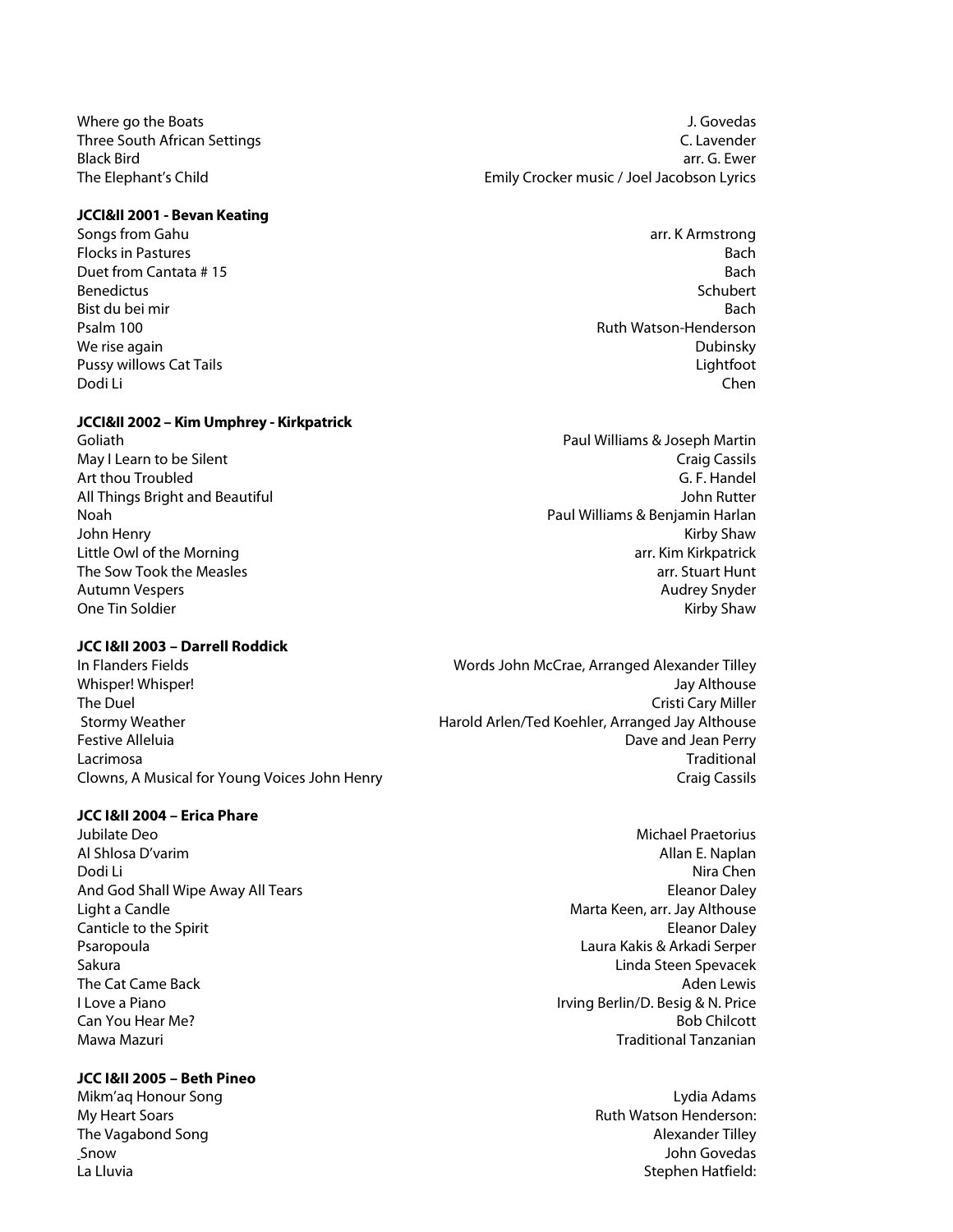**Firefly** Craig Cassils **Craig Cassils** Drimmindown Gary Ewer One Small Voice **Donna Rhodenizer Donna Rhodenizer** Medley from "Cats" and the control of the control of the control of the control of the control of the control of the control of the control of the control of the control of the control of the control of the control of the

#### **JCC I&II 2006 – Linda Beaupre**

- Tutira Mai Nga Iwi Maori folk, arr. Anthony Ritchie
- To the Moon Franz Schubert, edited John Barron The Sugarplum Tree<br>
Linstead Market Nation And The Sugarplum Tree Eleanor Daley<br>
Unit Anation And Market Nation And The Sugar Africa Anation And Mest Indian. arr. Hazel Hudson West Indian, arr. Hazel Hudson Obwisana Folk songs from Ghana words and music by Mary Donnelly, arr. George Strid The Apple Song The Apple Song Kim Gannon, arr. Cristi Cary Miller Waters Ripple and Flow Slovak Folk Song, arr. Cristi Cary Miller Garden Song Cave Mallet, arr. Mac Huff Git Along, Little Dogies Cowboy Song, arr. Mark Hierholzer Home on the Range Traditional, arr. Irvin Cooper (adapted L.B.) Pecos Bill Eliot Daniel, arr. Cristi Cary Miller Song for Peace **A. MacGillivray, arr. Loomer** A. MacGillivray, arr. Loomer

## **JCC I&II 2007 – Michael Zuagg**

For the Beauty of the Earth John Rutter Foggy Birthday Shuffle Stephen Hatfield Bashana Haba'ah Nurit Hirsch Nurit Hirsch Nurit Hirsch Nurit Hirsch Nurit Hirsch Nurit Hirsch Nurit Hirsch Nurit Hirsch Nurit Hirsch Nurit Hirsch Nurit Hirsch Nurit Hirsch Nurit Hirsch Nurit Hirsch Nurit Hirsch Nurit Hirsc Medly from Anne of Green Gables arr. John Barron You'll never walk alone arr. Zaugg Guten Abend, Gut Nacht Johannes Brahms, edition Zaugg Da unten im Tale Johannes Brahms, edition Zaugg The last rose of summer Mary Lynn Lightfoot and Mary Lynn Lightfoot Folk Songs arr. Zaugg El Haderech Moro La Tarara Da unten im Tale

#### **JCC I&II 2008 – Marie Anderson**

**Can You Hear Me** Bob Chilcott **Can You Hear Me** Bob Chilcott **Can You Hear Me** Bob Chilcott **Can You Hear Me** Bob Chilcott On Your Bike Bob Chilcott **Bob Chilcott** When A Child Lights A Candle Nancy Telfer Nancy Telfer Small Voices **Small Voices** Jim Papoulis **Jim Papoulis** Jim Papoulis **Jim Papoulis** I'se The B'y arr. John Govedas **Irish Lullaby** Mark Sirett **Mark Sirett Mark Sirett** Mary Had A Little Blues<br>
1991 Inuit Vianette<br>
Michael and Mira Coghlin Des Colores Sonja Poorman (Colores Sonja Poorman (Colores Sonja Poorman (Colores Sonja Poorman (Colores Sonja Poorman (Colores Sonja Poorman (Colores Sonja Poorman (Colores Sonja Poorman (Colores Sonja Poorman (Colores Son Alice Sarah Quartel and Sarah Quartel and Sarah Quartel and Sarah Quartel and Sarah Quartel and Sarah Quartel

## **JCC 2009 – Mark Sirett**

Al Shlosha arr. Naplan Peace on Earth…and Lots of little crickets **Paul Carey** Paul Carey Paul Carey 'Vois sur ton chemin' from LES CHORISTES Coulais/Barratier 'Compere Guilleri' from LES CHORISTES Coulais/Barratier Rattlesnake Skipping Song Derek Holman and Derek Holman and Derek Holman and Derek Holman and Derek Holman and Derek Holman and Derek Holman and Derek Holman and Derek Holman and Derek Holman and Derek Holman and Derek Hol Small Voices **Jim Papoulis** Hand me down my Silver Trumpet **Spiritual arr. J. Ashworth Bartle** Spiritual arr. J. Ashworth Bartle Velvet Shoes Randall Thompson Hills of Arirang arr. Michael Braz

Flying Free Don Besig

- Michael and Mira Coghlin
-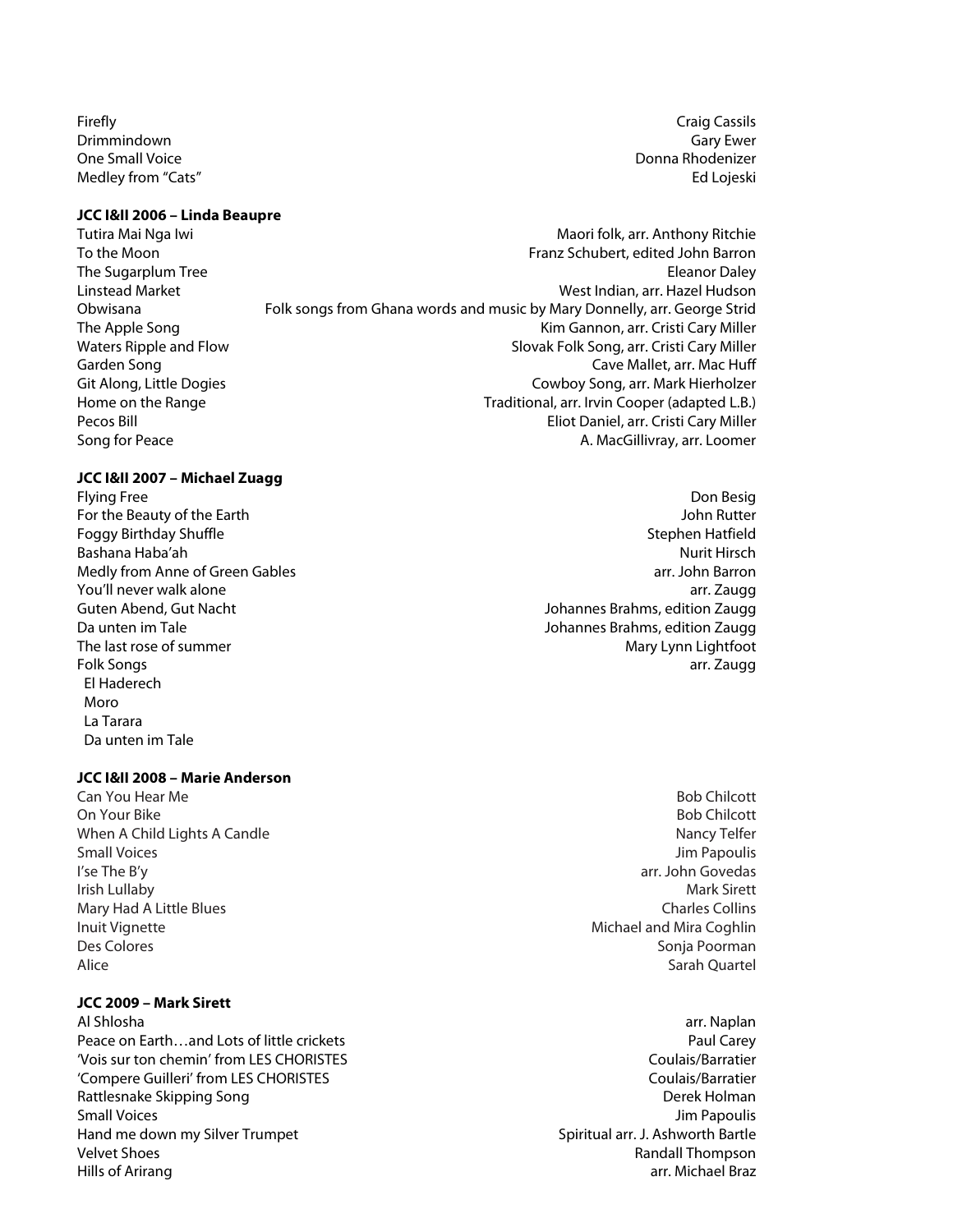A Blessing… Mark Sirett Natural A Blessing… Mark Sirett Natural A Blessing… Mark Sirett Natural A Blessing… Mark Sirett Natural A Blessing… Natural A Blessing… Natural A Blessing… Natural A Blessing… Natural A Blessing… Na A Song to end all war **David Brunner** Constants and the David Brunner Constants and David Brunner

#### **JCC 2010 – Sarah Morrison**

We Will Sing for Joy Scarlatti and the United States of the United States of the Scarlatti and Scarlatti and Scarlatti and Scarlatti and Scarlatti and Scarlatti and Scarlatti and Scarlatti and Scarlatti and Scarlatti and S Art Thou Troubled **Handel** Handel Handel Handel Handel Handel Handel Handel Handel Handel Handel Handel Handel Handel Handel Handel Handel Handel Handel Handel Handel Handel Handel Handel Handel Handel Handel Handel Handel The Water of Tyne Michael Neaume and The Water of Tyne Michael Neaume and The Water of Tyne Michael Neaume and The Michael Neaume and The Michael Neaume and The Michael Neaume and The Michael Neaume and The Michael Neaume Hine Ma Tov A Naplan Hashivenu Obwisana Donnell/Strid Song for Peace arrangement of the state arrangement of the state arrangement of the state arr. MacGillivray/Loomer Goliath J. Martin Kids! (from Bye Bye Birdie) The Heavenly Aeroplane **Rutter** Rutter **Rutter Rutter Rutter Rutter** 

## **JCC 2011 – Karen Newhook MacDonald**

Ordinary Miracle **Audrey Snyder** Controllering Snyder Audrey Snyder Audrey Snyder The Song That Goes Like This arrival and the Song That Goes Like This arrival arrival arrival arrival arrival arrival arrival arrival arrival arrival arrival arrival arrival arrival arrival arrival arrival arrival arrival Circle of Life with "Nants' Ingonyama" arr. Audrey Snyder May I Learn To Be Silent Craig Cassils Craig Cassils El cielo canta alegria! arr. Roger Bergs The Drunken Sailor **Emily Crocker** Emily Crocker Didn't My Lord Deliver Daniel Emerson Blue Skies Emerson We Are One Greg Gilpin and the Greg Gilpin and the Greg Gilpin and the Greg Gilpin and the Greg Gilpin and the Greg Gilpin and the Greg Gilpin and the Greg Gilpin and the Greg Gilpin and the Greg Gilpin and the Greg Gilpin Put a Little Love in Your Heart (with Love Train) Communication of the Communication of Greg Gilpin Penny Lane arr. Snyder

# **JCC 2012 – Jennifer Martinec**

#### **JCC 2013 – Diana Clark**

Monster Brian Tate (SA) Shine On Me **Rollo Dillworth (SSA)** and the Control of the Control of the Rollo Dillworth (SSA) Mad World arr. Diana Clark Espiritu de Dios and Santa Tate (SA) and Tate (SA) and Tate (SA) and Tate (SA) and Tate (SA) and Tate (SA) and Tate (SA) and Tate (SA) and Tate (SA) and Tate (SA) and Tate (SA) and Tate (SA) and Tate (SA) and Tate (SA) and Four Grassy Lake Seaons (Winter and Autum) and Autum and Autum All Gordon Bell Gordon Bell The Storm is Passing Over and the Storm is Passing Over arr. Barbara Baker (SSA) Un Canadien Errant arrangement arrangement arrangement arrangement arrangement arrangement arrangement arrangement arrangement arrangement arrangement arrangement arrangement arrangement arrangement arrangement arrangement Ma Come Bali Bene Bela Bimba (SA) New York Come Said Trad Italian arr. Sirett It Takes a Village Joan Szymko (SSAA) and the Unit of the Unit of the Unit of the Unit of the Unit of the Unit Shine a Light on a Child Hilary Grist (unison) and the state of the Hilary Grist (unison) **JCC 2014 – Millie Hildebrand** Prairie Spirit **Marceline Moody\* Marceline Moody\* Marceline Moody\* Marceline Moody\*** 

Cirandeiro Brazilian folk arr. Gree/Leck A Canadian Folk Medley J. Stachow

- Ave Maria Caccini (2 part) and the Maria Caccini (2 part) and the Caccini (2 part) can call the Caccini (2 part) We Will Sing for Joy **Domenico Scarlatti** Air on a G String and String arr. J.Beynon-Martinec (manuscript) Friday Afternoons [selections] **Benjamin Britten** Benjamin Britten **Benjamin Britten** A Great Big Sea **Dolloff** Marienwurmchen arr. Johann Brahms (from Seven Children's Songs) Mo li hua arr. Jill Galina Tancuj Raichl Dodili Nira Chen arr. Doreen Rao Hine ma tov **Allan E. Naplan** Disney Silly Sing a long and the state of the state of the state of the state of the state of the state of the state of the state of the state of the state of the state of the state of the state of the state of the state o Hats Hank Bebee
	-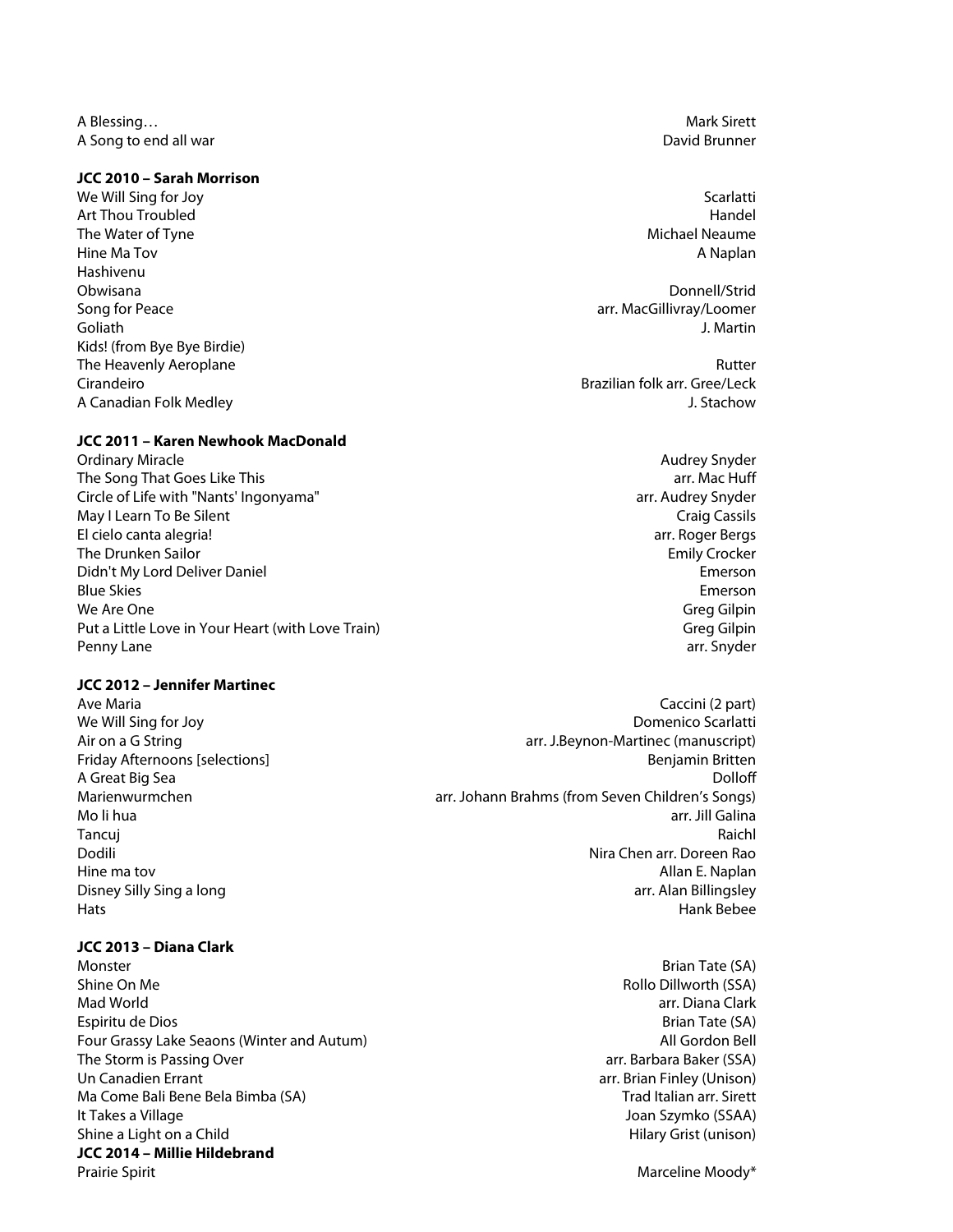#### **JCC 2015 – Jackie Hawley**

Al Shlosha Naplan Alleluia I Will Sing November 2012 12:00 November 2013 12:00 November 2013 12:00 November 2013 12:00 November 2013 Au champ d'honneur en environneur de la champ de la champ de la champ de la champ de la champ de la champ de l Donkey Riding Thomas Bell and the United States of the United States of the United States of the United States of the United States of the United States of the United States of the United States of the United States of the Gallery of Song Wright Hockey Broughton If I Were the Moon Wright Stars Kuzmenko winds **Mathematic Community (Winds** Section 2014) and the community of the community of the community of the comm Sing Out Michaels Song for Canada **Paul Halley Paul Halley Paul Halley** The Songster Sirett Communication of the Songster Sirett Communication of the Songster Sirett Communication of the Sirett Communication of the Sirett Communication of the Sirett Communication of the Sirett Communication of The sun is mine **Hawley The sun is mine** Hawley **Hawley** Uma Familia Althouse

#### **JCC 2016 – Kellie Walsh**

# **JCC 2017 – Sarah-Jean Morrison**

Art Thou Troubled George Frederick Handel Klee Wyck Brian Tate\* Obwisana Mary Donnelly & George L.O. Strid "Ice Cream" from Anne of Green Gables Norman Campbell\*, arr. Howard Cable\* J'entends le moulin arr. Donald Patriquin\* I'se the B'y John Govedas\* Here's to Song **A. MacGillivray\*/arr. L. Adams**\* Vivre, Aimer, Partager (Live, Love, Share) and the state of the control of the laura Hawley\* When I Grow Up from Matilda the Musical Tim Minchin & Simon Foxly It's the Hard-Knock Life from Annie Strouse & Charnin, arr. Sarah Zegree

#### **JCC 2018 – Carole Anderson**

Let the Earth Resound Sally Albrecht (Sally Albrecht (Sally Albrecht (Sally Albrecht (Sally Albrecht (Sally A<br>Sally Albrecht (Sally Albrecht (Sally Albrecht (Sally Albrecht (Sally Albrecht (Sally Albrecht (Sally Albrech For the Beauty of the Earth **From a Railway Carriage Alton Rinker** Alton Rinker Alton Rinker Alton Rinker Alton Rinker

- Yanaway Heyona Brian Tate\* Woodriver Connie Kaldor, arr. W. Zwozdesky \* Amavolovolo **Trad. Cuban arr. Rudolf de Beer** \* Doraji arr. Audrey Snyder Je Danse Le Polka arr. Judith Herrington Who Can Sail? Trad. Swedish arr. Carl-Bertil Agnestig Green Songs Bob Chilcott (Separate Songs Bob Chilcott (Separate Songs Bob Chilcott (Separate Songs Bob Chilcott The Rainforest Song Jim Scott Clap Yo' Hands Gershwin/arr. Pete King One Song Marvin Hamlish, arr. Teena Chinn We Will **Solution Contract Contract Contract Contract Contract Contract Contract Contract Contract Contract Contract Contract Contract Contract Contract Contract Contract Contract Contract Contract Contract Contract Contra** 
	-
- Under the Sea Menken arr. Billingsley Be With Me Jim Papoulis and the United States of the United States of the United States of the United States of the United States of the United States of the United States of the United States of the United States of the U Man in the Mirror **Ballard and Garrett** Inscription of Hope Z. Randall Stroope All You Need is Love Lennon & McCartney arr. Billingsley Kenyan Welcome Songs arranges are also as a series are also are a series and the series are a series are also s Shall We Dream? Michael Atherton Beat of A Different Drum Sarah Quartel Sarasponda arr. Ruth Boshkoff and Sarasponda arr. Ruth Boshkoff and Sarasponda arr. Ruth Boshkoff and Sarasponda

We know the way from Moana **Operation Controllering** Controllering, Opetaia Foa'i, Mark Mancina, Lin-Manuel Miranda/arr. Roger Emerson